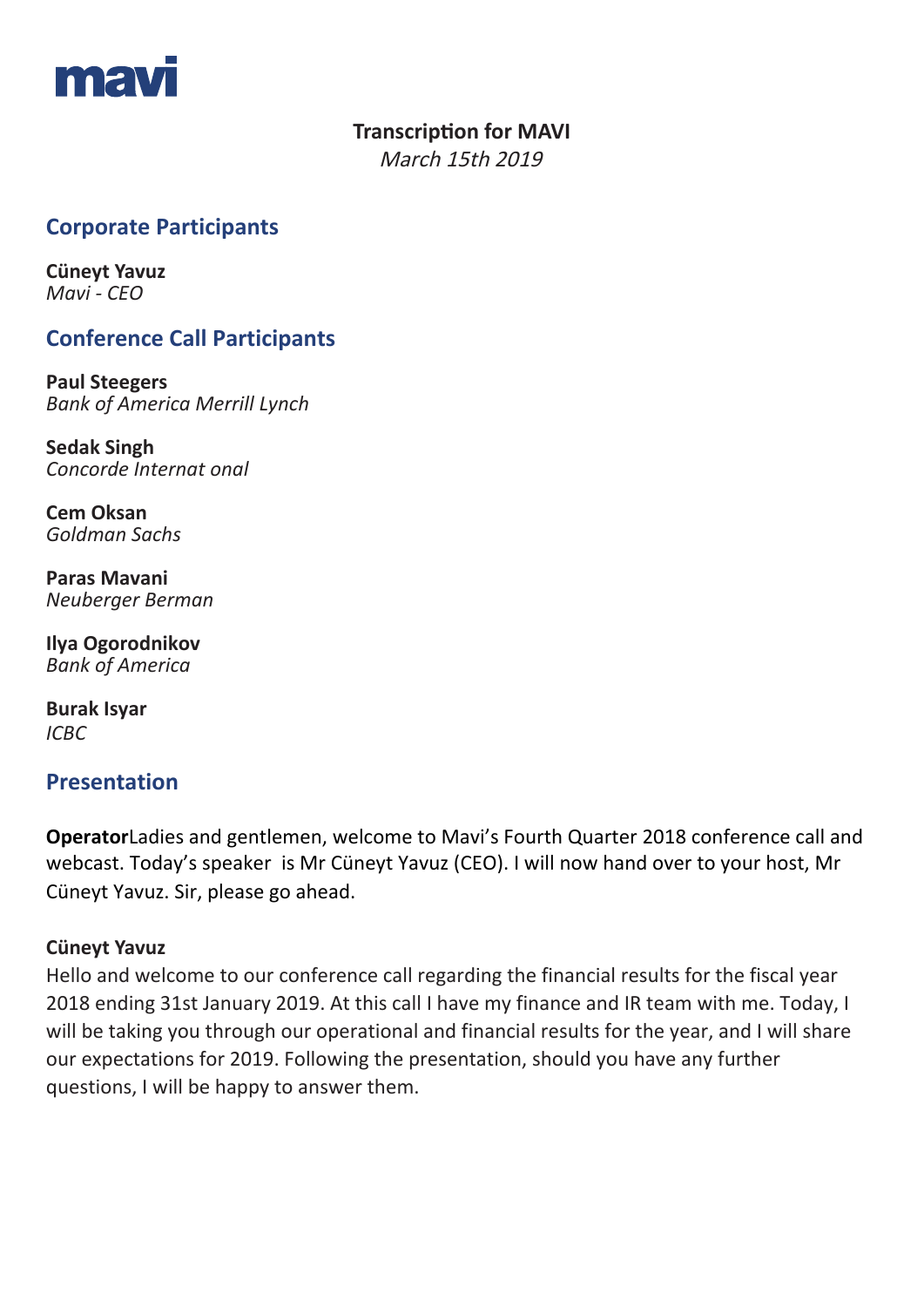

I would like to start off by thanking all my team across the markets for delivering solid results in a very challenging year. I am invigorated with our healthy performance and continued growth, a testament to Mavi's strong brand identity, holistic customer engagement, and uncompromising passion to deliver results across the functions with utmost quality. As a combination of all our efforts, Mavi in Turkey exceeded attracting 1 million new customers in 2018. Continued investments in digital channels also played an important role in delivering our sustainable profitable growth targets. I am confident that Mavi's emerging digital business is on a solid path to maintain many years of solid top and bottom line growth.

Now, let's start with slide two on the key highlights for the period. In 2018, our consolidated revenue grew by 32% to TL 2.353 million. EBITDA grew by 46% to TL 367 million, resulting in 15.6% EBITDA margin, a 150-basis-point improvement compared to last year. Due to high financing costs resulting from foreign exchange volatility, especially within the second half of the year, net profit grew slower than planned by 12%, reaching TL 101 million. Excluding the FX cost impact, net profit growth is 44%. During the back end of the year we cautiously slowed down new store opening decisions, given the high uncertainty in the domestic market. Store rollout in 2018 was 13 net new openings in Turkey. As of end January, we have 300 own operated stores in Turkey and 427 monobrand stores globally, including franchises. Mavi Turkey's retail business continued to deliver very strong results with a like-for-like performance of 22.5%. We continue to stand out as a loved brand and a trusted brand, and acquired 1.1 million new customers in 2018. We now have 5.3 million active loyalty cardholders that have shopped with us in the last two years.

Moving onto slide three, we exceeded our revenue growth targets across all sales channels. In 2018, global revenue grew by 32%, reaching TL 2.353 billion, out of which 65% was in retail, 31.6% was in wholesale, and 3.3% was in e-commerce. We are placing great emphasis on building the best-in-class online platforms across the countries we operate in. In 2018, the global e-commerce business, including Mavi.com, and marketplace sales grew by 103%. In 2018, sales into Turkey grew by 32%, with 30% growth in retail, the main driver of our domestic business. Turkey's wholesale channel grew by 35% with strong sales growth in quarter four. This is mainly due to early start of the new season SS19, and with some volume transitions coming from the third quarter. Turkey e-commerce also performed very strongly in quarter four, with strong sales during Black Friday campaigns, bringing 2018 e-commerce growth to 92%. International markets in 2018 grew 33% in Turkish lira terms, including the positive contribution of the currency impact. As you know, we have been closing down retail stores in Europe throughout the year, where we target future growth to be driven mainly by focusing on wholesale and online channels. It is worth noting that Mavi's international ecommerce grew at 118% in the same period. Once again, e-commerce is currently a small, but definitely a very promising channel for our future business growth.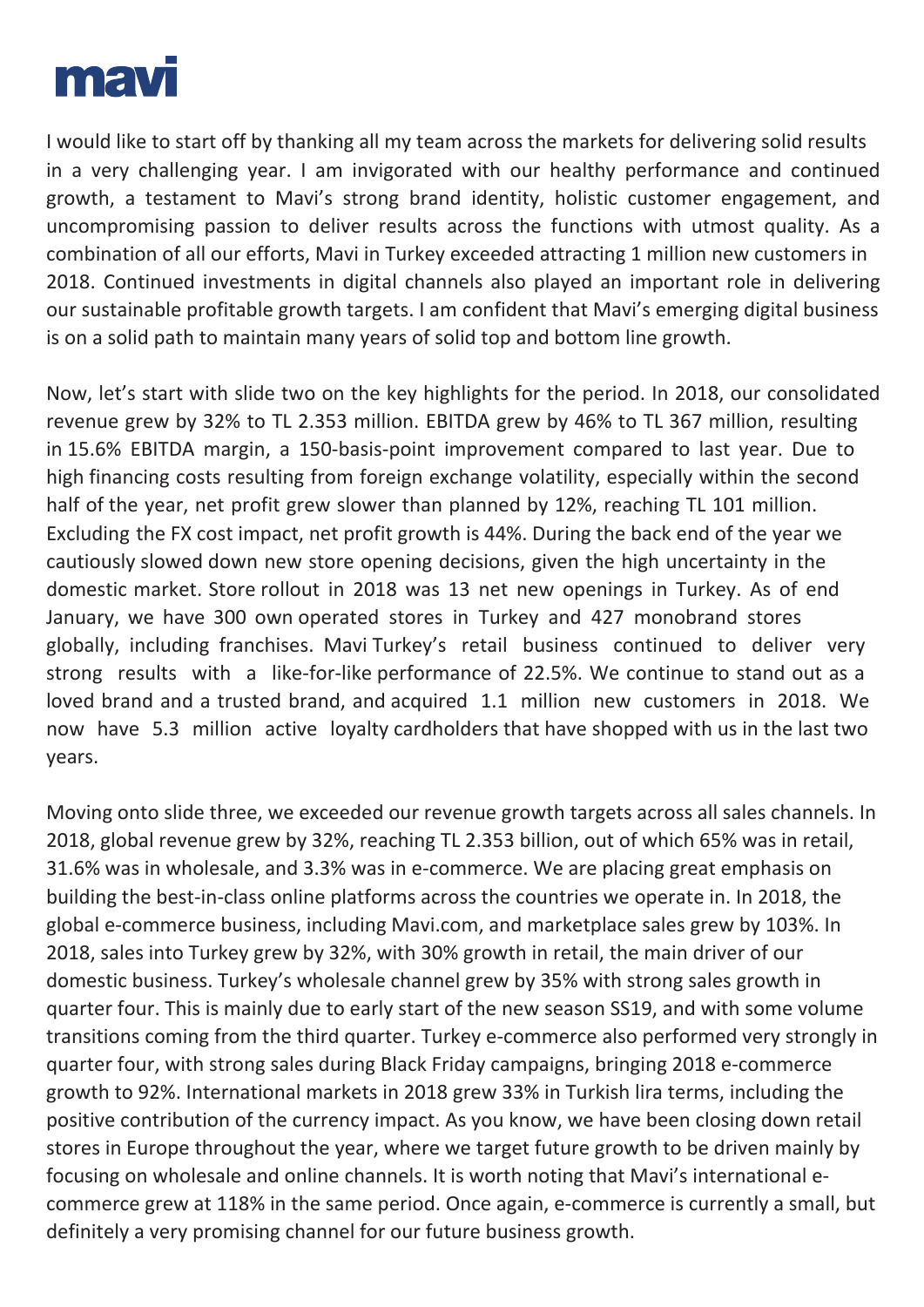

Moving onto slide four, let us focus on Turkey's retail business. Given many uncertainties and increased cost of capital in 2018, we had to revisit much of our investment plans and remain very prudent in new store openings. We completed the year with 13 net new store additions, resulting from 14 new store openings, two transfers from franchise operations, and three closures. As of end of January, we have 300 own operated stores with more than 149,000 square metres selling space in Turkey. New stores and the expansion of 10 stores accounted for more than 10,000 square metres of additional selling space, and the average store size reached 498 square metres. As a result, Turkey retail revenue growth of 30% was mainly driven by like-for-like growth in 2018.

Now, to elaborate further on our like-for-like performance, let's move onto page five. We are happy to note that consumer confidence has remained strong behind the Mavi business in 2018 and we continue our healthy track record of new customer acquisitions and increased spending in Mavi stores. Our like-for-like stores performed a very solid 22.5% growth in 2018. Of this like-for-like growth, 12% was in transaction growth and 9.4% was in basket size growth. We believe this is driven by Mavi's right product offering at the right price, and of course our superior service and quality, which is building increased customer loyalty.

Now, let's take a closer look at our category-based performance and move to slide six. Both our denim and lifestyle category sales remained robust. We had happy Mavi customers across the whole range of products in our portfolio. Our denim category grew by 24%. Across the lifestyle categories, we again delivered very strong results. The Knits category, which consists of t-shirts and sweaters, which constitutes 22% sales, grew by 36% in 2018. Sales growth in Shirts was 35%, Jackets 39%, and Accessories 32%.

Let's move on to review our margin performance on slide seven. As you know, since the IPO, we have been guiding for continuous improvements in margins through better planning and markdown management, better rent to sales ratios, and operational leverage on all cost items, especially fixed costs and overheads, supported by our like-for-like retail performance. In spite of all the challenging externalities, at Mavi, we again continue to deliver margin improvements. We delivered significant improvements in our markdown ratios, coupled with very strong sell-through rates, thanks to the collective hard work of all our teams, from design to sourcing, to planning, to marketing, to sales. We have been sharing with our investors the fact of significant cost of goods increases resulting from currency impact on raw materials and high inflation. Despite the pressure on gross margin due to increased costs in the second half of 2018, we ended the year with 33% growth on gross profits, resulting in 40 basis points margin improvement versus last year. Thanks to many actions we took on many operational cost items, our EBITDA grew by 46% in 2018, resulting in 15.6% EBITDA margin, meaning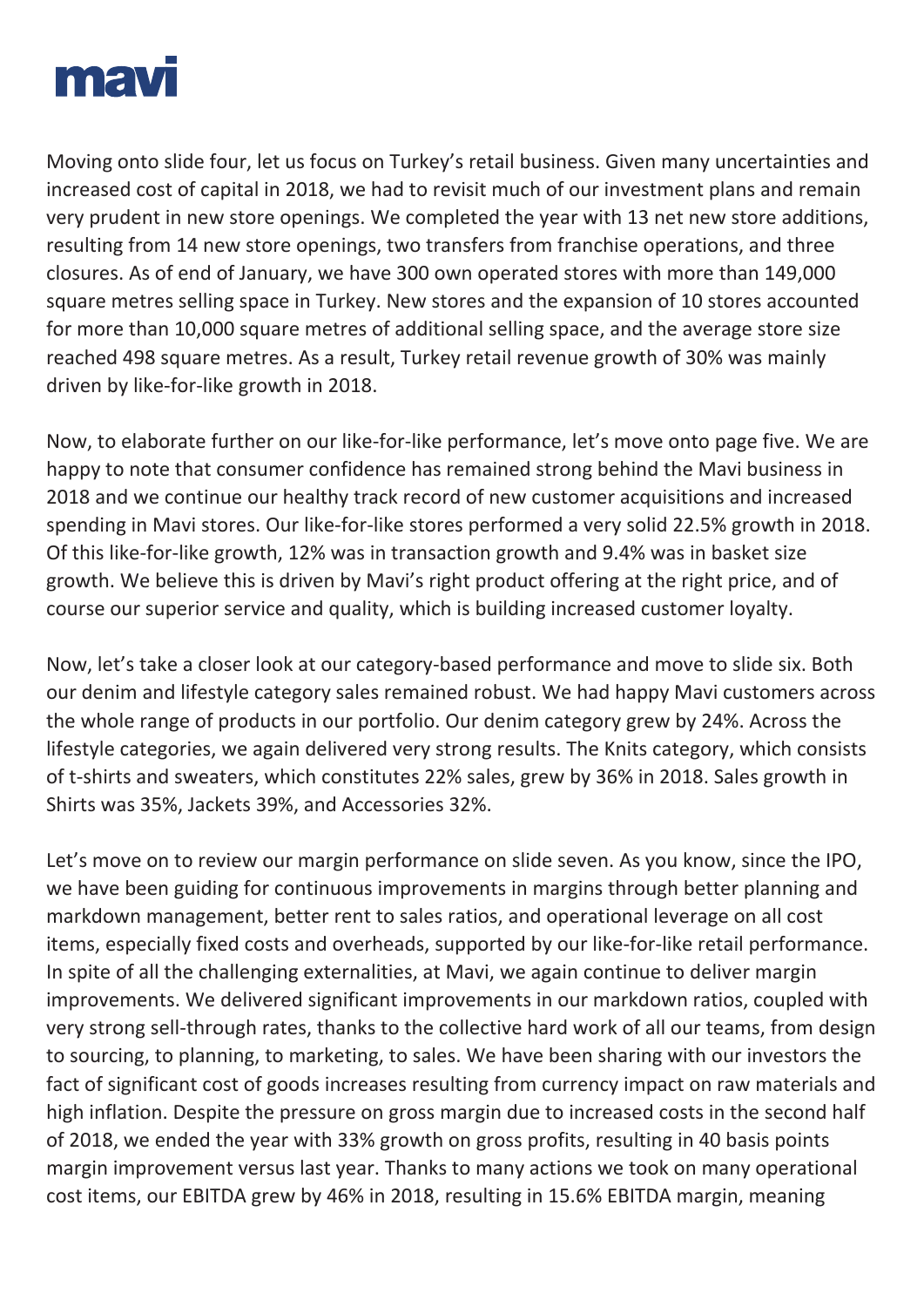

150 basis points of improvement. On the other hand, due to the impact of high financial expenses, especially in the second half of the year, mainly due to currency volatility, net income grew by 12% in 2018. Excluding the FX and related hedging losses, net income growth would have been 44%.

Now I would like to move onto page eight to take you through our working capital management. We continue to see the results of our multifunctional planning efforts, as we improve our open-to-buy supply planning, become more efficient in inventory management, and increase our sell-through performance. Our working capital as a percentage of sales stands at 5.5%, implying a slight increase compared to last year. This is mainly due to the increase in the unit cost of goods, which is directly reflected on the inventory and trade payables levels. In 2018, we have generated TL 319 million operating cash flow, and our cash conversion stands at 87%.

Let's now move onto the next slide, slide nine. We spent TL 66.1 million on capital expenditures this year, resulting with a CapEx-to-sales ratio of 2.8%. A few comments on our debt mix. Our net debt level has decreased to TL 109 million as of the end of January 2019, implying a leverage multiple of 0.3 times EBITDA. Looking into the currency composition of our debt, 24% of total consolidated debt belongs to Mavi U.S., Mavi Canada, Mavi Europe, and Mavi Russia, all in local currencies. As of 31st January, only 7% of debt is in foreign currency and is covered by receivables from subsidiaries. Hence, we have no open positions on our balance sheet as of today and we aim to keep zero FX exposures going forward.

Moving onto slide 10, let me share with you our full year expectations for 2019. We are expecting 2019 to be another strong growth year and believe it may hold some great opportunities along with many uncertainties and challenges. We are prepared to remain agile and responsive to consumer trends and macro environments. For the financial year 2019, we are again targeting 25% consolidated sales growth. We expect both Turkey and international businesses to contribute to this growth. In our Turkey retail business we are targeting 18% like-for-like sales growth, along with 15 net new store openings and 10 expansions of store square metres. We guide for an EBITDA margin of 14.5%. Although we believe 2019 is a challenging year, we would like to keep our options open to take advantage of any opportunities that can help us achieve any upside to deliver further growth and profitability over and beyond our stated targets. In this spirit, we retain our strategic base target of staying below one times net debt/EBITDA multiple. We expect our CapEx spending to be around 4% of total sales and close to 20% of this CapEx will be invested behind IT and ecommerce.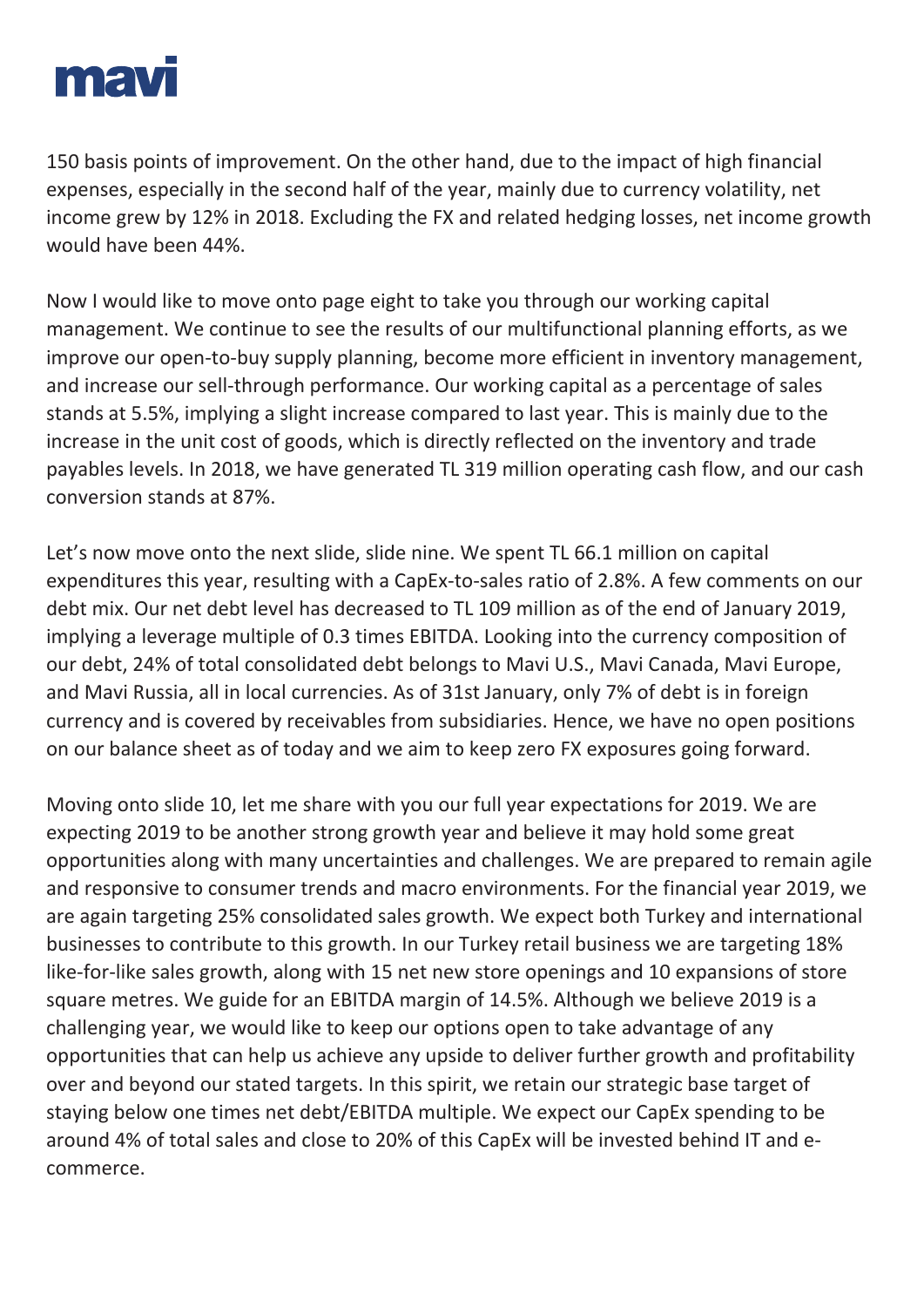

On a final note, before moving onto your questions, as customary, I would like to give a brief update on season to date quarter one 2019 performance. We have started offering our Spring/Summer 2019 season collection in February. We are trending close to 18% like-for-like as of March 12 in the first 40 days of the quarter. Especially since the start of March, we are again at an above 20% like-for-like territory, with very positive traffic growth.

With this final note, I am now happy to take any questions that you may have. Thank you.

# **Question and Answer Session**

#### **Operator**

Our first question comes from Marco Spinar, Neuberger Berman. Please go ahead.

#### **Marco Spinar**

My main question just comes on the EBITDA margin. You're guiding to a drop in the margin after a really good 2018 result and I'm wondering how much of that is on the gross margin front driven maybe by some hedging that you had done and the need to bring prices down, or keep prices down, in a period where maybe some of your competition will be finally able to bring its prices down.

## **Cüneyt Yavuz**

As you know, through the back end of the year, in terms of pricing strategy, this is a question that also pops up from that perspective, we had a phenomenally strong back end of the year where we had already bought into the product, and we ran through the closing of the year. But with the cycle of the business coming into early 2019, where we are placing orders a couple of months into it in the closure of 2018, there is definitely a cost base increase that we are experiencing and, hence, we don't typically guide for gross margins, but what we are guiding for is an active management of right price for the consumers while managing our OpEx, as we continue to better manage our sell-through rates, markdown rates, and rent ratios. Unfortunately, there is a decline now moving forward or that's what we project.

You will recall that post the IPO we had been guiding a 100 bps EBITDA margin improvement every two years. We did deliver a phenomenally strong year last year, but it seems like there's going to be a fallback year this year where there's going to be a lot of challenges and transitions, and from there we will take it and see where it goes. From a consumer pricing perspective, we are today wanting to say that vis-à-vis the interim period, the consumer price position vis-à-vis where Mavi stands versus the local competition and international competition, the market is now quite settled in, and as we have with the agility and the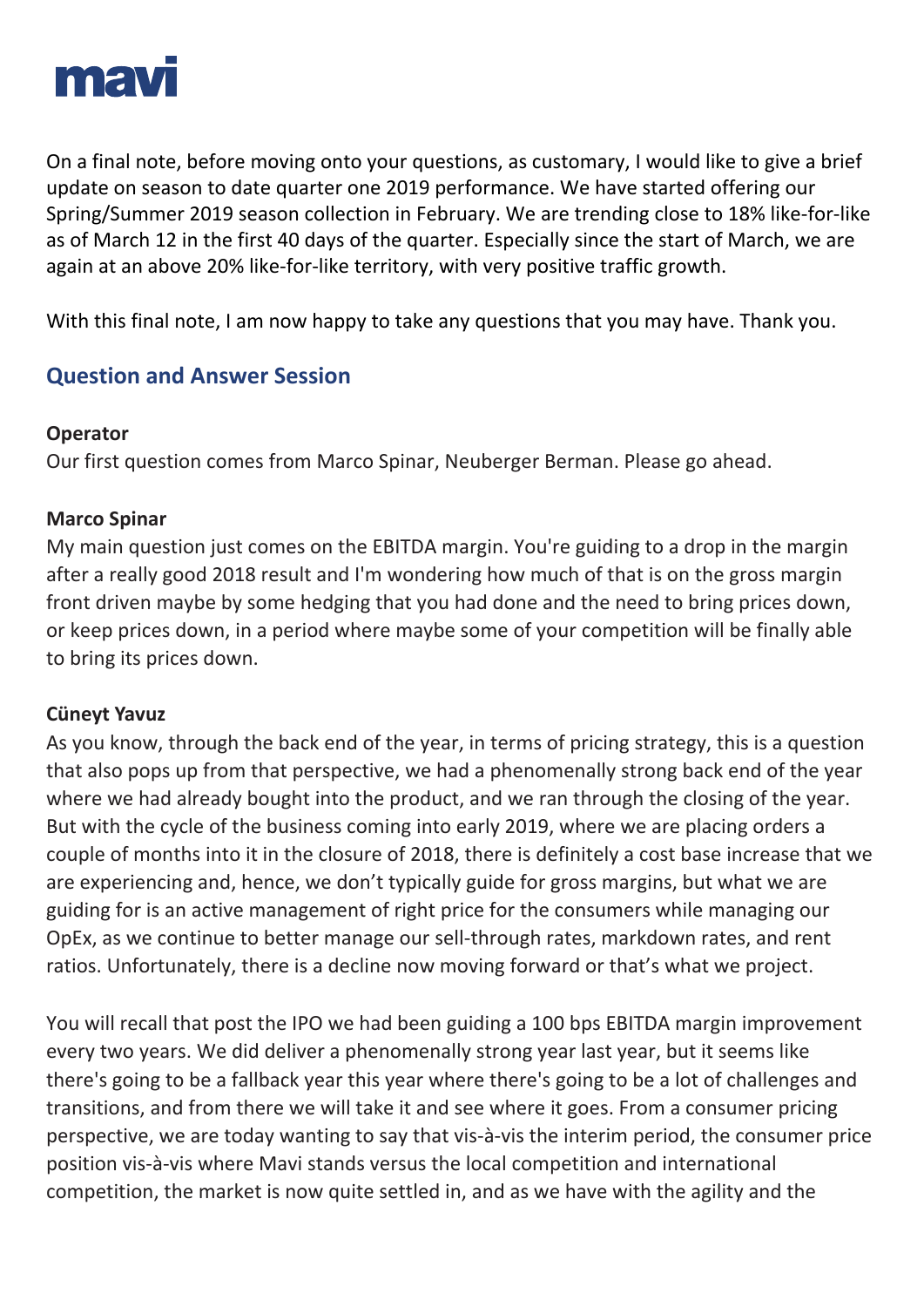

manufacturing capability being in Turkey with 80% of our sourcing coming out of Turkey, we will continue to see the opportunities vis-à-vis the markets whether it's from a consumer price or from an off-take perspective vis-à-vis the competitor set, and manage the year on a monthly basis.

As there is a lot of uncertainty, and I have left a lot of room, as you can see, from our debt and CapEx investments, and margins, as much as there are uncertainties, we also believe, looking back historically, these times can offer opportunities and as a team we are trying to maintain a healthy balance of being agile, but at the same time chasing after the right opportunities to maximise gross margin and EBITDA margin through the year. I know a gave a windy answer, but I know many questions that have come through the day, so I also try to, through this question, tackle also the questions that many of you have during the day that you have shared with me. Thank you.

#### **Marco Spinar**

Just one follow-up question, on the financial expenses, are any of those non-cash? I mean, I know there was a big increase, the FX would have hurt, there were hedges, and there were probably some… certainly some cash impacts of the hedges, but were any of the financial expenses non-cash?

#### **Cüneyt Yavuz**

No, they were not.

#### **Operator**

Our next question comes from Gulsen Ayaz, Deniz Invest. Please go ahead.

#### **Gulsen Ayaz**

My question is about the sensitivity of your sales through unemployment rate, which hit about 13.5% by December and as of today. I was wondering… I mean, do you have, by judging the history, any sensitivity? Where would you see a downside to your 25% sales growth if unemployment rate increases? Judging by the recent traffic data, do you see any slowdowns in your transaction growth?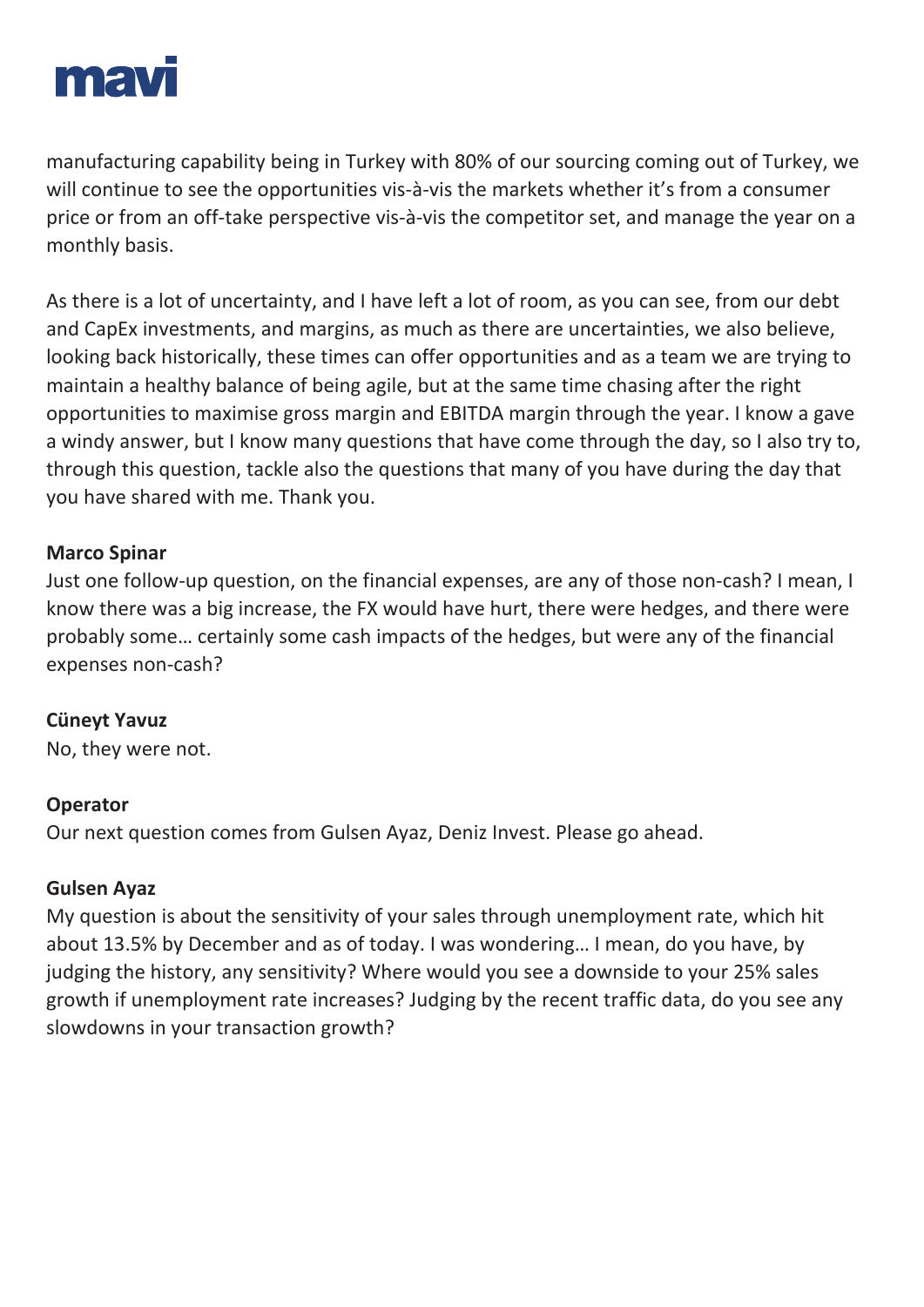

## **Cüneyt Yavuz**

Definitely internally there are certain KPIs that we follow with regards to Turkey. Unemployment rate is one of them, consumer confidence index is another one, and we do our utmost care in terms of benchmarking our sales migration or the progress vis-à-vis what has happened. I think we have roughly around 10 years of data that we track vis-à-vis these KPIs. In terms of the current economic difficulties that Turkey specifically is facing and our addressable population, and looking into the current traffic and sentiment, at Mavi we, today, are not calling out what one could say is a defensive mind-set. We remain very bullish or I would say constructively positive about what we can achieve in terms of sales. I think where we see, due to this economic downturn, a bit of the challenges with the working capital cost going up, cost of capital going up, the number of shopping malls being constructed is slowing down, therefore we have to put extra diligence in terms of our expansion and the current new store openings. So our concern vis-à-vis consumer versus growth and expansion, it's more focus and diligence in terms of where do we invest our money, where do we grow our business. As I mentioned at the back end of my closing remarks, as of now the traffic is on the positive side vis-à-vis last year same period in the month of March, so if that remains to be the case, we are going to be okay through the year in terms of delivering Turkey targets.

## **Operator**

Our next question comes from Ece Mandaci, Tacirler Investment. Please go ahead.

## **Ece Mandaci**

I have a question. On your CapEx guidance, in 2018 you guided around 4% CapEx to sales ratio and you actually delivered lower than that figure, around 2.8%, and you opened 13 new stores, for 2019 do you expect similar growth actually or not similar growth? Could it be possible to have a lower CapEx to sales during the year, around 3% levels? You also mentioned about your additional investment in IT and e-commerce side, could you please provide more detail regarding your CapEx guidance for 2019?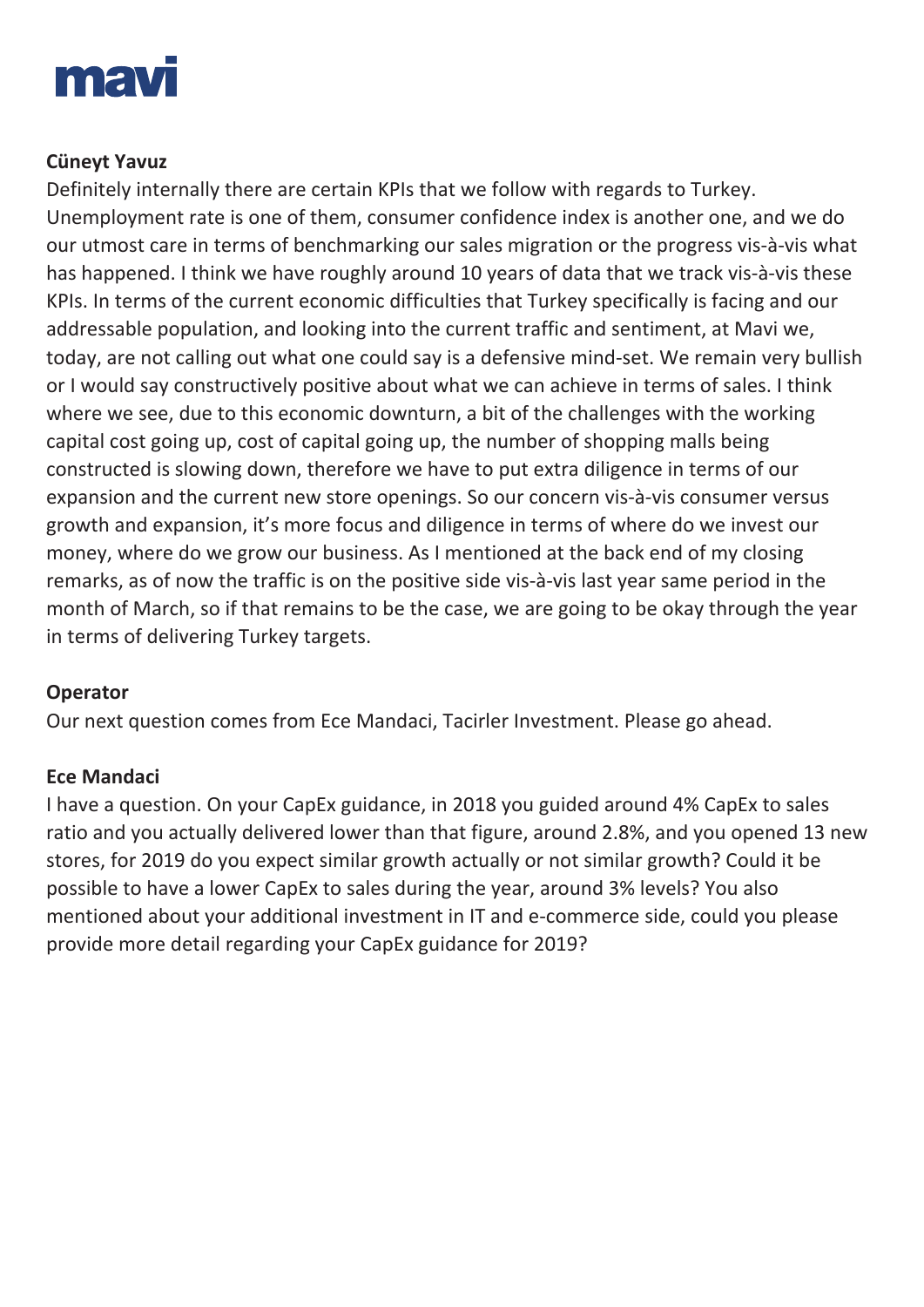

## **Cüneyt Yavuz**

At this point, within that CapEx, of course you are observing slightly more stores, a handful more stores, in absolute numbers being opened in Turkey, plus more expansion, which is going to in absolute TL perspective increase in the CapEx spending in terms of expansion. There is also global expansion on retail, which is not part of the guidance, which you don't see, where we are investing in the retailization in Russia, for instance, coupled with the IT and e-commerce. From where we stand today, we would like to keep the 4% CapEx, because we also believe in terms of budgeting purposes that through these uncertain times there will be opportunities potentially to continue to expand Mavi stores and/or open up new stores within certain malls that we may not be existing right now. Therefore, we have guided and budgeted for a 4% CapEx. The ratio within that CapEx spending of where we put more money versus last year in terms of IT and e-comm is also increasing, as you can imagine – the top line is growing by 25% and then I increase also the 4%, the ratio of CapEx, you can imagine that there is also a global effort from our side to take the digitalization and e-commerce in Russia, in Germany, in Canada, in U.S., in Turkey into another level, so there is also a lot of constructive efforts, in preparation for the future growth of our company, both locally and globally, that is going on as we speak.

#### **Operator**

We have a follow-up question from Marco Spinar from Neuberger Berman. Please go ahead.

## **Marco Spinar**

Can you maybe also elaborate on the closing of the stores in Europe and how to build the brand strategy outside of Turkey, to what extent that has changed at all in the last year or two and what the store closings in Europe suggest about the brand development strategy outside of Turkey? Just what success you're having in building the brand online outside of Turkey in particular.

## **Cüneyt Yavuz**

In terms of Germany, we came at a crossroads looking at the German operation, we had roughly 13-14 stores in Germany, retail stores. Quite a handful of them, actually, were delivering acceptable results but when we looked into the future of where the growth would be coming, especially in this Germany, Austria, Switzerland landscape, we sat down and opted for closure. Actually, because of that, you will see that our international growth is, actually, from an absolute currency perspective, due to Germany top line shrinkage of store closures is being adversely affected. Hopefully this will be offset in the year 2019 as we continue to grow our wholesale, speciality, and digital business.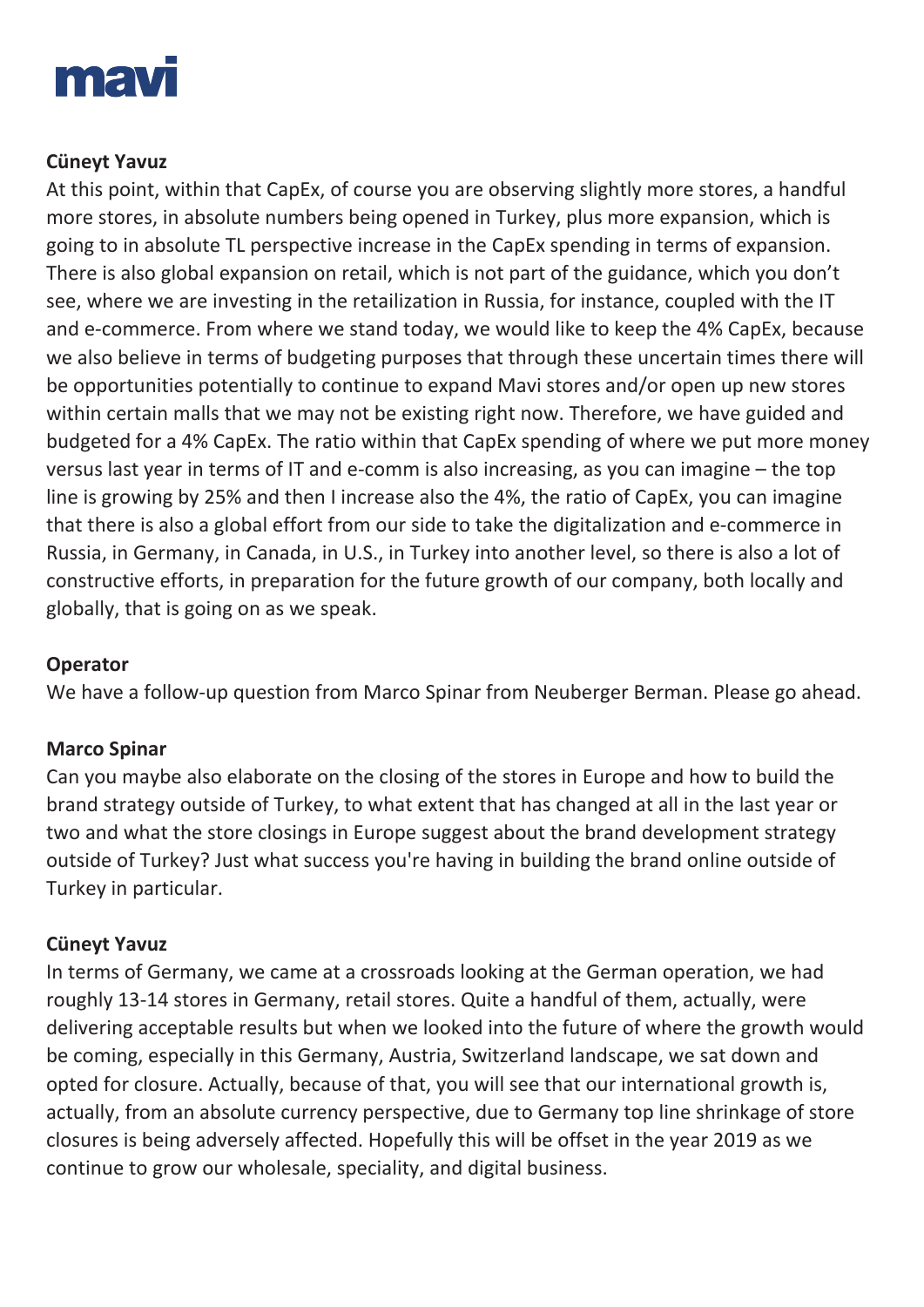

Now, at this point in time in terms of international growth, we have two different territories with two different strategies behind. One is the European landscape, the other is the North American landscape, and the growth strategies in this area are built on distribution, product expansion, and also digital transformation. Then there are countries – at this point that country is Russia – but there are countries what we call out to be the retail countries and we are now at 14 stores in Russia and hopefully by the end of this year we will reach 23-24 stores, so we do aspire to look into opportunities of opening more stores and continuing our a la Turkey mode in a Russia model.

In terms of the digital marketing and social media and all the good and best practices, I am very happy to say over the last two years and as it is reflected also in our performance, our ecommerce business is on fire with… although it is coming from a small base, but on a very profitable base, growing 100% year-in/year-out, and at least for the next couple of years, I see no reason why this would slowdown, both from a supply chain, infrastructure, warehousing, coupled with consumer franchise building and capitalising on social and digital media, we are building our brand and loyal customers in the social and digital arena, and I am quite confident that this will continue for quite a few more years to come.

In terms of organisational setup over the last two years, and if you look also from a structural perspective/resources perspective and focus perspective, this team (the digital e-comm global team) is also transforming into becoming a global powerhouse in terms of the people capabilities and systems and how it is managed. Therefore, when we talk about international, just to reiterate, we will continue to talk about eventually more and more retail markets that we grow, wholesale and specialty markets that we will continue to grow, along with a global e-comm strategy which will probably come and even exceed and surpass some of our expectations, because at the pace it is going, it seems like we are on track. This year, actually, as we close this year, I feel that we have now reached another level, another platform, another base with which we can spring on.

#### **Marco Spinar**

Just to follow-up maybe on that, where is that digital team, do they sit in Istanbul or are they in Europe some place? Two, how do you measure your brand awareness other than the sales data that you're getting in Europe? Are there any KPIs you can share with us in terms of Mavi's brand positioning in Europe and in North America and what your goals are there?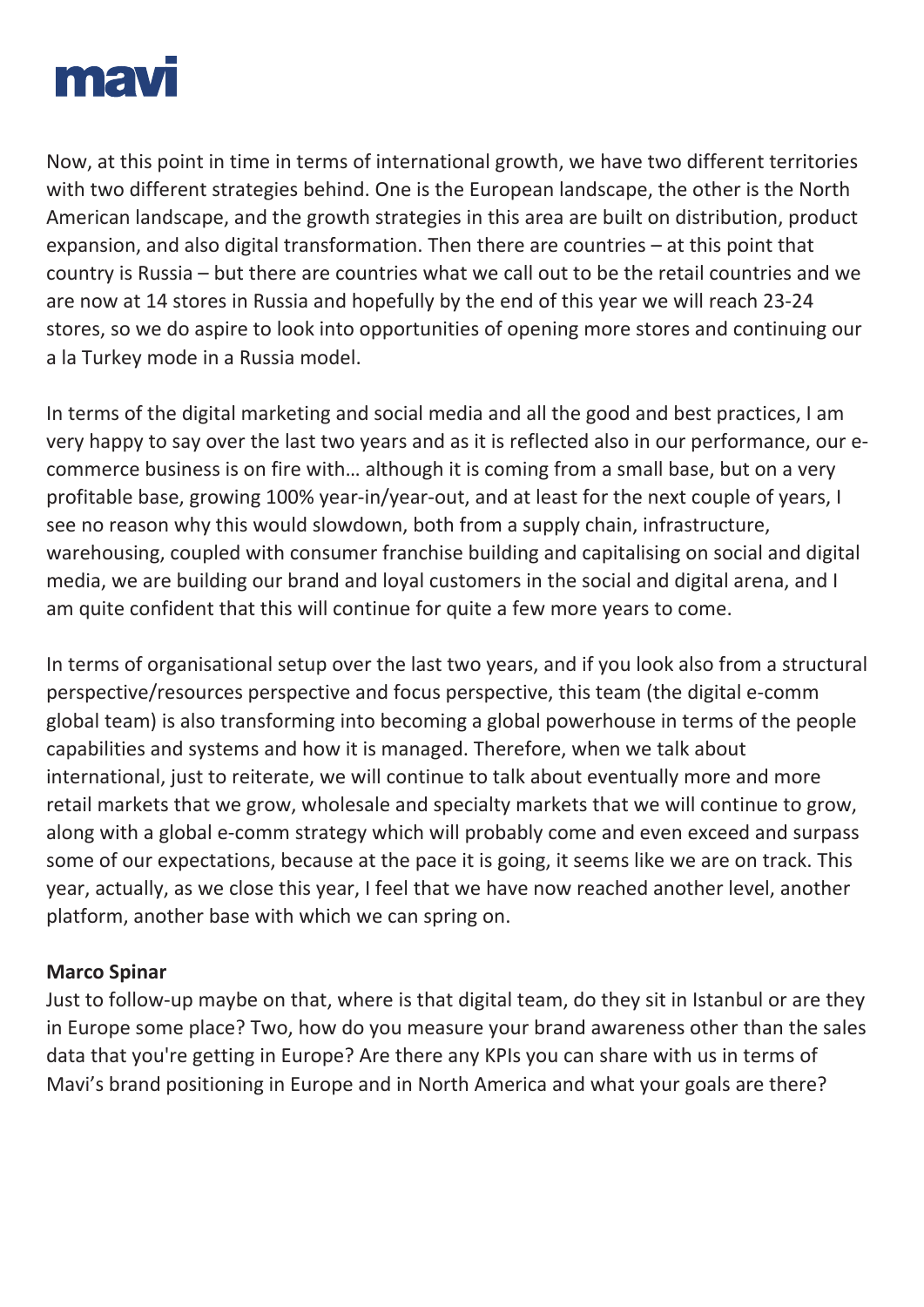

## **Cüneyt Yavuz**

In terms of organisational structure, the global headquarters and the systems operating are here in Istanbul. In terms of metrics, because reaching out and measuring spend and return of investment, the systems and procedures are all global, whether it is Facebook, Google Analytics, whatever tools we want to use. Having said that, of course, each country has marketing leaders that enable the business run there, when it comes to the local celebrity endorsements and events and campaigns and product and category influence and communication influence, and the relevant celebrations that might be going down. In Russia, you have the Women's Day, or in the U.S. you will have maybe Christmas coming in etc, which may not be relevant in this part of the world.

Therefore, the team, as we continue to grow, our aspiration is to make as Istanbul-driven as possible, which is giving us a lot of leverage in terms of cost and also even working with certain agencies, whether it is advertising agencies, shooting agencies or even pay for performance metrics. We end up getting better rates, vis-à-vis paying something in Frankfurt or out of our New York offices, but we do keep a healthy balance and the need to have the leaders in the relevant markets. Today, there are leaders that run the e-comm business reporting into Turkey, in Canada, in Germany, in the U.S. and in Russia.

In terms of absolute top-of-mind kind of brand-share awareness, other than Turkey, at this point in time, considering the size and position we are in, we are not necessarily, or unfortunately, able to measure where Mavi is, as in Turkey. I can at this point say that as a branded denim, we are globally – as Mavi Jeans – one of the top 10 brands in the world, so we are looking at macro trends at this point in time but as we gain more scale and leverage, definitely this will be an area where we put more resources and more measures coming in.

## **Operator**

We have a question from Berna Kurbay from BGC Partners. Please go ahead.

## **Berna Kurbay**

I have a couple of questions. First on the forward contracts that you had that led to the hedging losses that we saw in the second half of the year. Would it be fair to assume that all these contracts have matured now and you don't have any outstanding contracts at this point? That is my first question.

The second and third questions are about your online initiatives. You said that they are profitable in terms of what you have observed so far. Going into the future, when these operations become an even larger portion of your revenue, is there any reason to expect some dilution in the margins.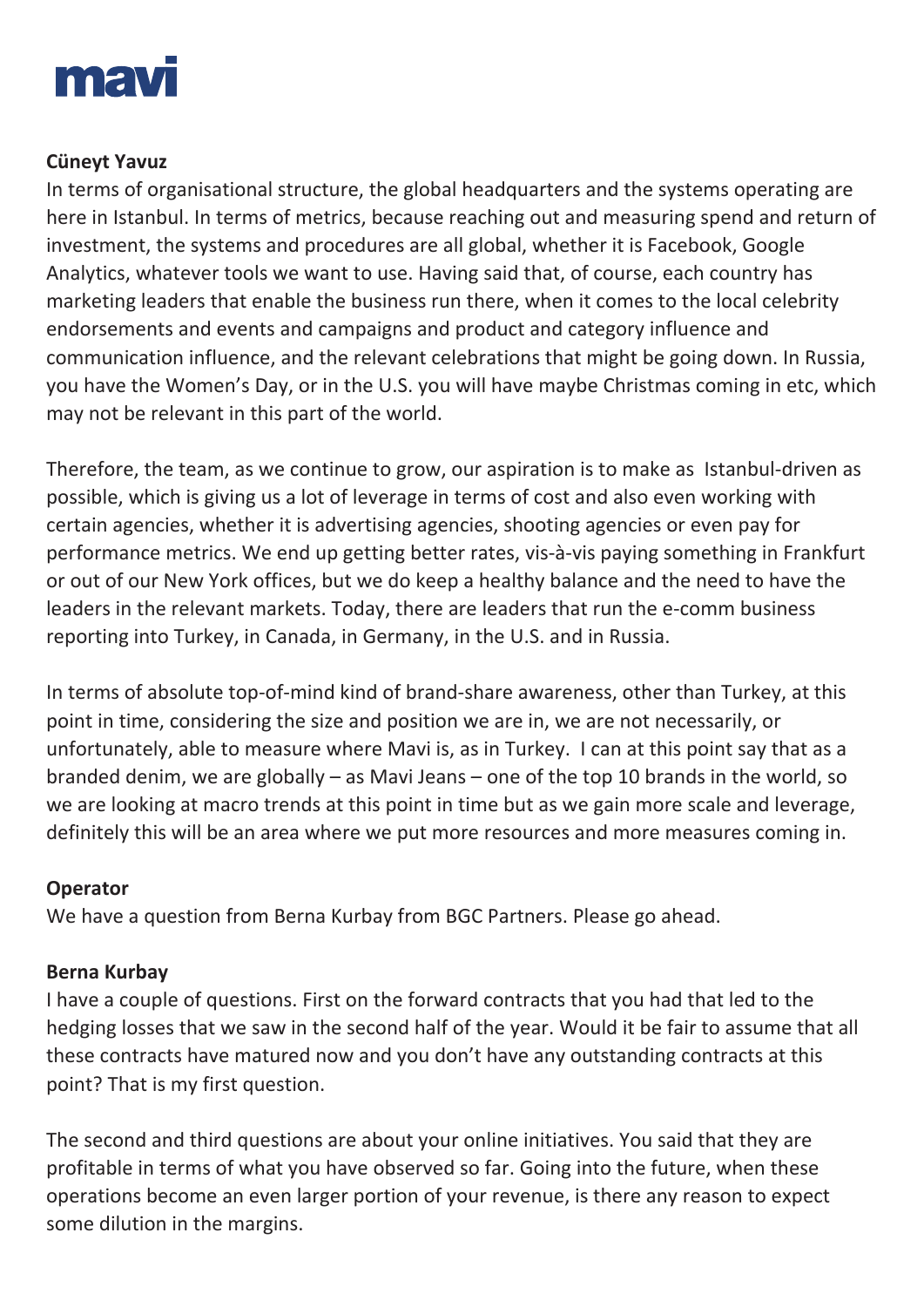

My final question is again referring to your online initiatives. Your classification of revenue, we see there is e-comm and there is wholesale, and if I am not mistaken, your wholesale segment revenues also include online form third party websites. Is that still valid or have you classified all your online business into the e-comm category as we see it in the footnotes. Thank you.

## **Cüneyt Yavuz**

In terms of contracts, on the balance sheet, we don't have any contracts. We do have importrelated contracts for products that we are going to import. What we try to do is we have to get a rate and then have the category team's work on a given budget rate and focus on sales. We do have certain imports that are going to come in that have already been contracted and the prices have been taken in, and it is already part of the guidance that I am sharing with you.

When it comes to e-comm, our number one priority from day one has been and still is and will continue to be to make sure that e-comm as a channel is a profitable channel, and in theory, if everything one day was e-comm, that we would be as profitable a company as we are today. That is the direction. At this point in time, if we were to take our e-comm business standalone, you would see that it is a net in line or in sync business that we are growing in a very profitable way, therefore, I am not only proud with the speed with which the business is growing, but I am as well proud with the cash and profit this business is delivering and will continue to deliver for us for many years to come.

When it comes to the wholesale digital e-comm part, what we are communicating with you guys and will continue to do so is the e-comm and marketplace together, so any sales that are direct to consumer will be viewed as an e-com business. Anything that is wholesale, whether it is digital or bricks and mortar will remain in wholesale. Within the wholesale business, as of today, are there digital business partners which come in and place orders and place firm orders from us and sell in their own channels. They are not necessarily increasing, but even if so, we treat them as an intermediary to reach customers. For Mavi, whenever you hear e-comm from us, this means Mavi.com and added into it, the marketplace business partners where we are serving the customer directly.

#### **Operator**

[No further audio questions]